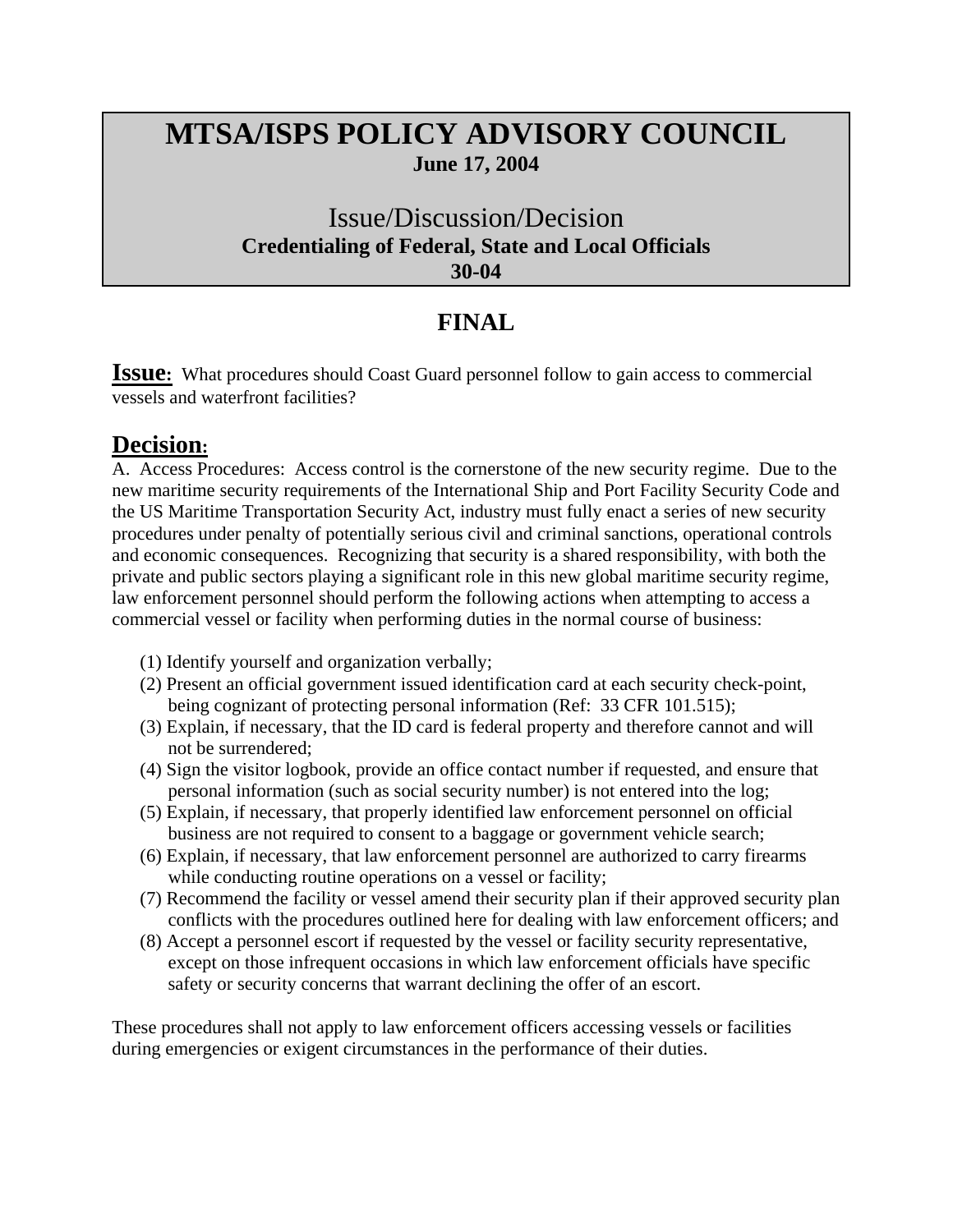B. ID Card Requirements: 33 CFR 101.515(a)(1)-(4) states "Any personal identification credential accepted under the access control provisions of this subchapter must, at a minimum, meet the following requirements: be laminated or otherwise secure against tampering; contain the individual's full name (full first and last names, middle initial is acceptable); contain a photo that accurately depicts that individual's current facial appearance; and bear the name of the issuing authority.

C. Facility/Vessel Access Obligations: 33 CFR 101.515(c) states "Vessel, facility, and OCS facility owners and operators must permit law enforcement officials, in the performance of their official duties, who present proper identification in accordance with this section to enter or board that vessel, facility, or OCS facility at any time, without delay or obstruction. Law enforcement officials, upon entering or boarding a vessel, facility, or OCS facility, will, as soon as practicable, explain their mission to the Master, owner, or operator, or their designated agent."

D. Testing of Facility or Vessel Access Control: Law enforcement officials should expect to be challenged when attempting to access a facility or vessel. An attempt to test security procedures by fabricating or refusing to show credentials harms the government's overall credibility and shall not be undertaken. It should be noted that the maritime security regulations in 33 CFR Parts 101 through 106 were approved by DHS and each of its component agencies, and the Department and each agency head has stated a commitment to fully implementing the regulatory requirements, for both industry and law enforcement officials. An owner or operator who appropriately denies access to an individual who refuses to properly establish his or her identity shall be in compliance with the MTSA and its associated regulations.

Owners/operators faced with any official who declines to establish his or her identity in accordance with 33 CFR Part 104, are encouraged to provide the official with a copy of the regulations and the relevant section on access control. If owners/operators have doubts about the authenticity of an official government identification document or credential or are concerned that denying access to an official may result in negative consequences, they should contact the cognizant Coast Guard Captain of the Port (COTP) or appropriate agency head for guidance and assistance in effectively resolving the issue.

The following outlines appropriate law enforcement officer/COTP actions:

- 1. Swift and decisive actions shall be initiated if law enforcement personnel are denied access to a facility or vessel after complying with the above access procedures. The COTP should be immediately notified if law enforcement officials' access to a vessel or facility is delayed or obstructed. While what constitutes delay or obstruction is highly fact dependent, the Coast Guard does not anticipate access procedures for law enforcement officials in routine circumstances complying with the procedures above to exceed 10 minutes.
- 2. The requirement to notify the COTP does not preclude the law enforcement officer from taking any lawful action to compel compliance with lawful orders. Law enforcement officers have the right to access vessels and facilities subject to inspection without delay or obstruction. Further, law enforcement officers have the right to use reasonable force to